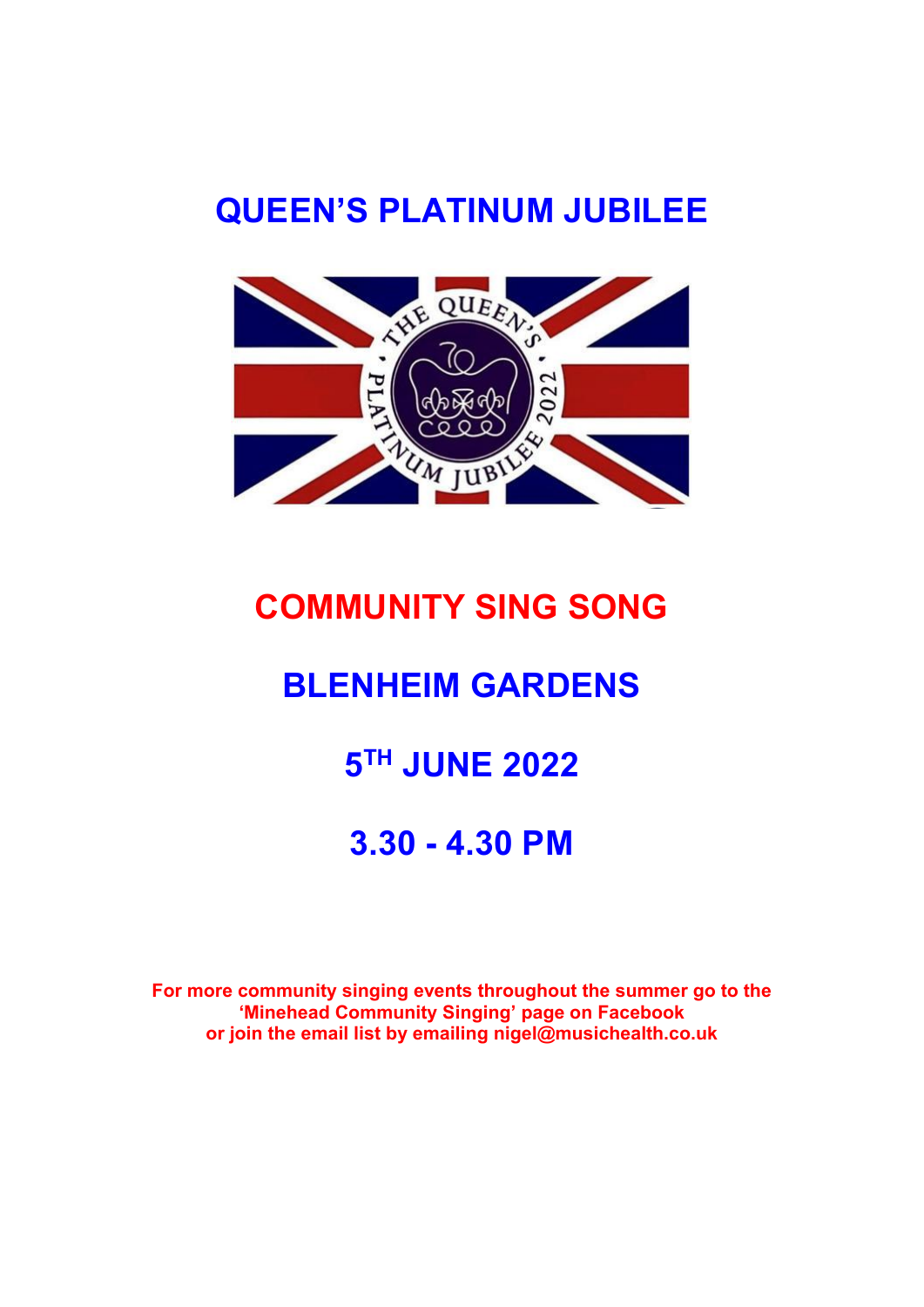### **THREE LITTLE BIRDS**

DONT WORRY BOUT A THING COS EVERY LITTLE THING GONNA BE ALRIGHT YEAH DONT WORRY BOUT A THING COS EVERY LITTLE THING GONNA BE ALRIGHT

WOKE UP THIS MORNIN SMILED AT THE RISING SUN THREE LITTLE BIRDS PERCHED ON MY DOORSTEP SINGIN SWEET SONGS OF MELODY PURE AND TRUE SINGIN, THIS IS MY MESSAGE TO YOU

DONT WORRY BOUT A THING COS EVERY LITTLE THING GONNA BE ALRIGHT YEAH DONT WORRY BOUT A THING COS EVERY LITTLE THING GONNA BE ALRIGHT

WOKE UP THIS MORNIN SMILED AT THE RISING SUN THREE LITTLE BIRDS PERCHED ON MY DOORSTEP SINGIN SWEET SONGS OF MELODY PURE AND TRUE SINGIN, THIS IS MY MESSAGE TO YOU

DONT WORRY BOUT A THING COS EVERY LITTLE THING GONNA BE ALRIGHT YEAH DONT WORRY BOUT A THING COS EVERY LITTLE THING GONNA BE ALRIGHT

DONT WORRY BOUT A THING COS EVERY LITTLE THING GONNA BE ALRIGHT YEAH DONT WORRY BOUT A THING COS EVERY LITTLE THING GONNA BE ALRIGHT

### **COUNTRY ROADS**

ALMOST HEAVEN, WEST VIRGINIA BLUE RIDGE MOUNTAINS, SHENANDOAH RIVER LIFE IS OLD THERE, OLDER THAN THE TREES YOUNGER THAN THE MOUNTAINS, BLOWING LIKE A BREEZE

COUNTRY ROADS, TAKE ME HOME TO THE PLACE I BELONG WEST VIRGINIA, MOUNTAIN MAMA TAKE ME HOME, COUNTRY ROADS

ALL MY MEM'RIES, GATHERED 'ROUND HER MINER'S LADY, STRANGER TO BLUE WATER DARK AND DUSTY, PAINTED ON THE SKY MISTY TASTE OF MOONSHINE, TEARDROP IN MY EYE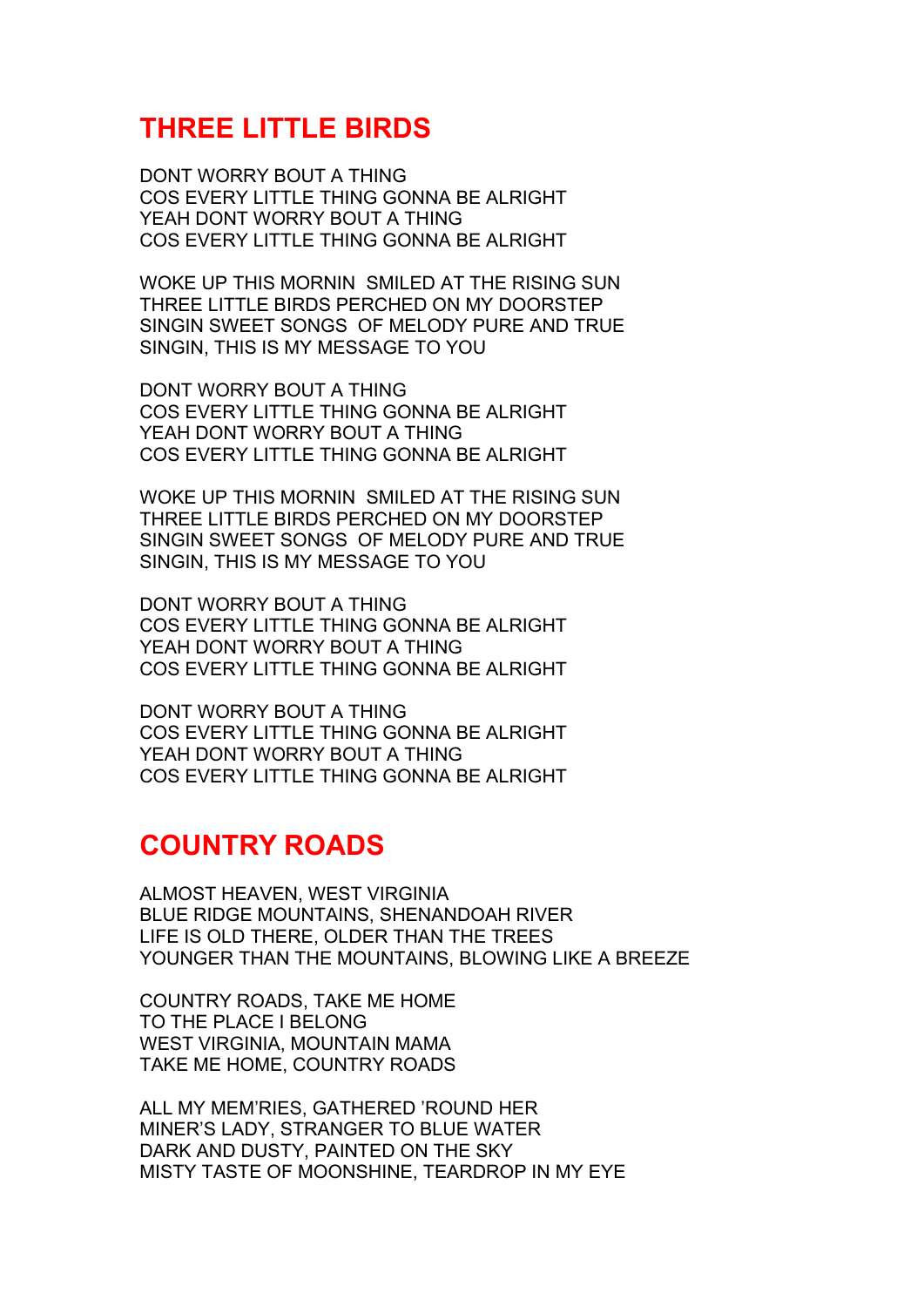COUNTRY ROADS, TAKE ME HOME TO THE PLACE I BELONG WEST VIRGINIA, MOUNTAIN MAMA TAKE ME HOME, COUNTRY ROADS

I HEAR HER VOICE, IN THE MORNIN' HOUR SHE CALLS ME THE RADIO REMINDS ME OF MY HOME FAR AWAY AND DRIVIN' DOWN THE ROAD I GET THE FEELING' THAT I SHOULD HAVE BEEN HOME YESTERDAY, YESTERDAY COUNTRY ROADS, TAKE ME HOME TO THE PLACE I BELONG WEST VIRGINIA, MOUNTAIN MAMA TAKE ME HOME, COUNTRY ROADS

COUNTRY ROADS, TAKE ME HOME TO THE PLACE I BELONG WEST VIRGINIA, MOUNTAIN MAMA TAKE ME HOME, COUNTRY ROADS

COUNTRY ROADS, TAKE ME HOME TO THE PLACE I BELONG WEST VIRGINIA, MOUNTAIN MAMA TAKE ME HOME, COUNTRY ROADS

#### **SOMEWHERE OVER THE RAINBOW**

SOMEWHERE OVER THE RAINBOW WAY UP HIGH THERE'S A LAND THAT I HEARD OF ONCE IN A LULLABY SOMEWHERE OVER THE RAINBOW SKIES ARE BLUE AND THE DREAMS THAT YOU DARE TO DREAM REALLY DO COME TRUE

SOMEDAY I'LL WISH UPON A STAR AND WAKE UP WHERE THE CLOUDS ARE FAR BEHIND ME WHERE TROUBLES MELT LIKE LEMON DROPS AWAY ABOVE THE CHIMNEY TOPS THAT'S WHERE YOU'LL FIND ME

SOMEWHERE OVER THE RAINBOW BLUEBIRDS FLY BIRDS FLY OVER THE RAINBOW. WHY THEN, OH, WHY CAN'T I?

SOMEDAY I'LL WISH UPON A STAR AND WAKE UP WHERE THE CLOUDS ARE FAR BEHIND ME WHERE TROUBLES MELT LIKE LEMON DROPS AWAY ABOVE THE CHIMNEY TOPS THAT'S WHERE YOU'LL FIND ME

SOMEWHERE OVER THE RAINBOW BLUEBIRDS FLY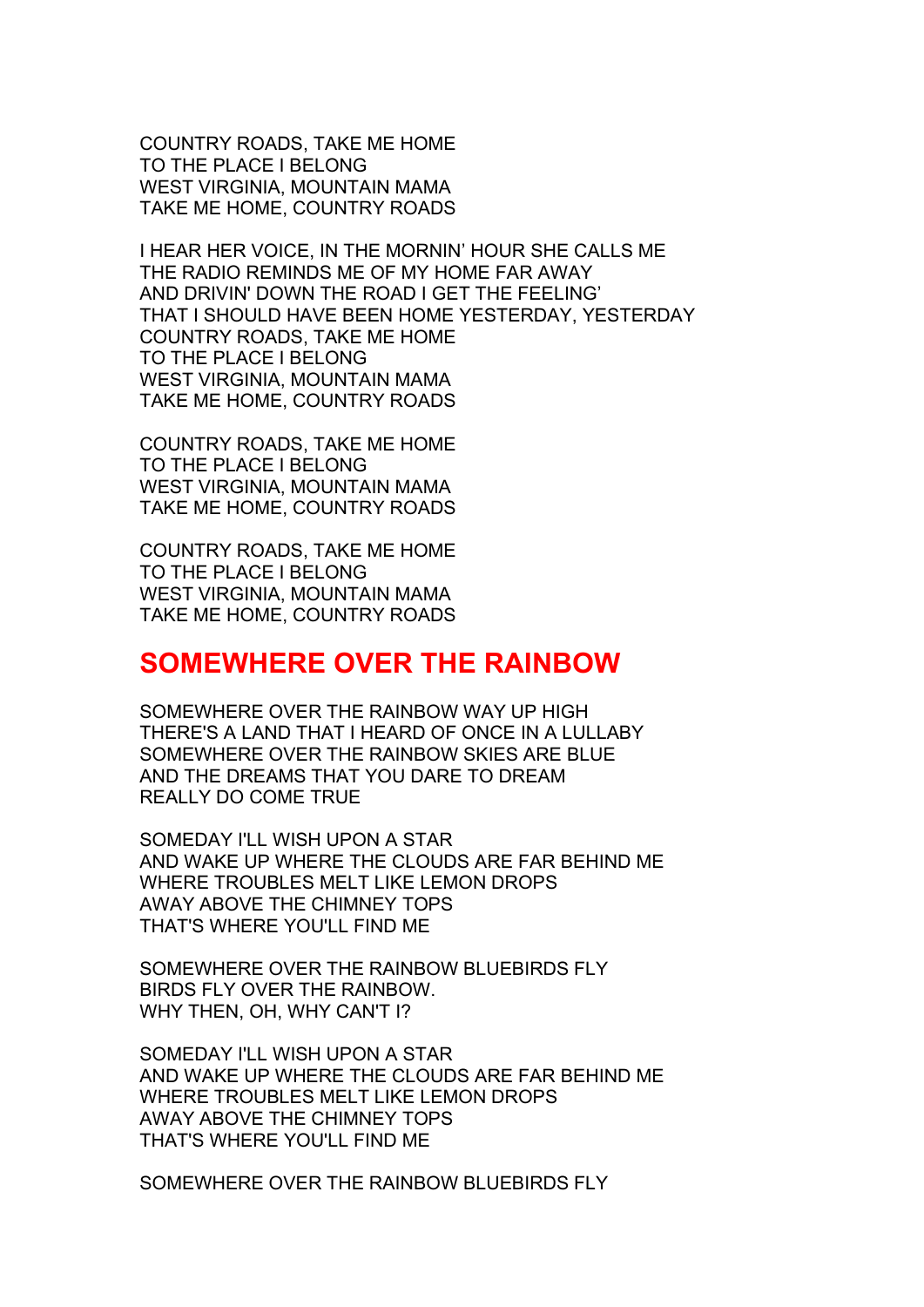BIRDS FLY OVER THE RAINBOW. WHY THEN, OH, WHY CAN'T I?

IF HAPPY LITTLE BLUEBIRDS FLY BEYOND THE RAINBOW. WHY, OH, WHY CAN'T I?

## **DONT WORRY BE HAPPY (THE NA NA NA SONG)**

NA NA NA . . . x2

HERES A LITTLE SONG IWROTE YOU MIGHT WANNA SING IT NOTE FOR NOTE DONT WORRY (DON'T WORRY) BE HAPPY (BE HAPPY)

IN EVERY LIFE WE HAVE SOME TROUBLE WHEN YOU WORRY YOU MAKE IT DOUBLE DONT WORRY (DON'T WORRY) BE HAPPY (BE HAPPY)

NA NA NA . . . x2

AINT GOT NO PLACE TO LAY YOUR HEAD SOMEBODY CAME AND TOOK YOUR BED DONT WORRY (DON'T WORRY) BE HAPPY (BE HAPPY)

THE LANDLORD SAYS YOUR RENT IS LATE HE MAY HAVE TO LITIGATE DONT WORRY (DON'T WORRY) BE HAPPY (BE HAPPY)

NA NA NA . . . (FOR HALF AN HOUR . . . )

#### **QUE SERA SERA**

WHEN I WAS JUST A LITTLE GIRL I ASKED MY MOTHER WHAT WILL I BE WILL I BE PRETTY WILL I BE RICH HERE'S WHAT SHE SAID TO ME

QUE SERA, SERA WHATEVER WILL BE, WILL BE THE FUTURE'S NOT OURS TO SEE QUE SERA, SERA, WHAT WILL BE, WILL BE

WHEN I WAS JUST A GIRL AT SCHOOL I ASKED MY TEACHER WHAT SHOULD I TRY SHOULD I PAINT PICTURES SHOULD I SING SONGS THIS WAS HER WISE REPLY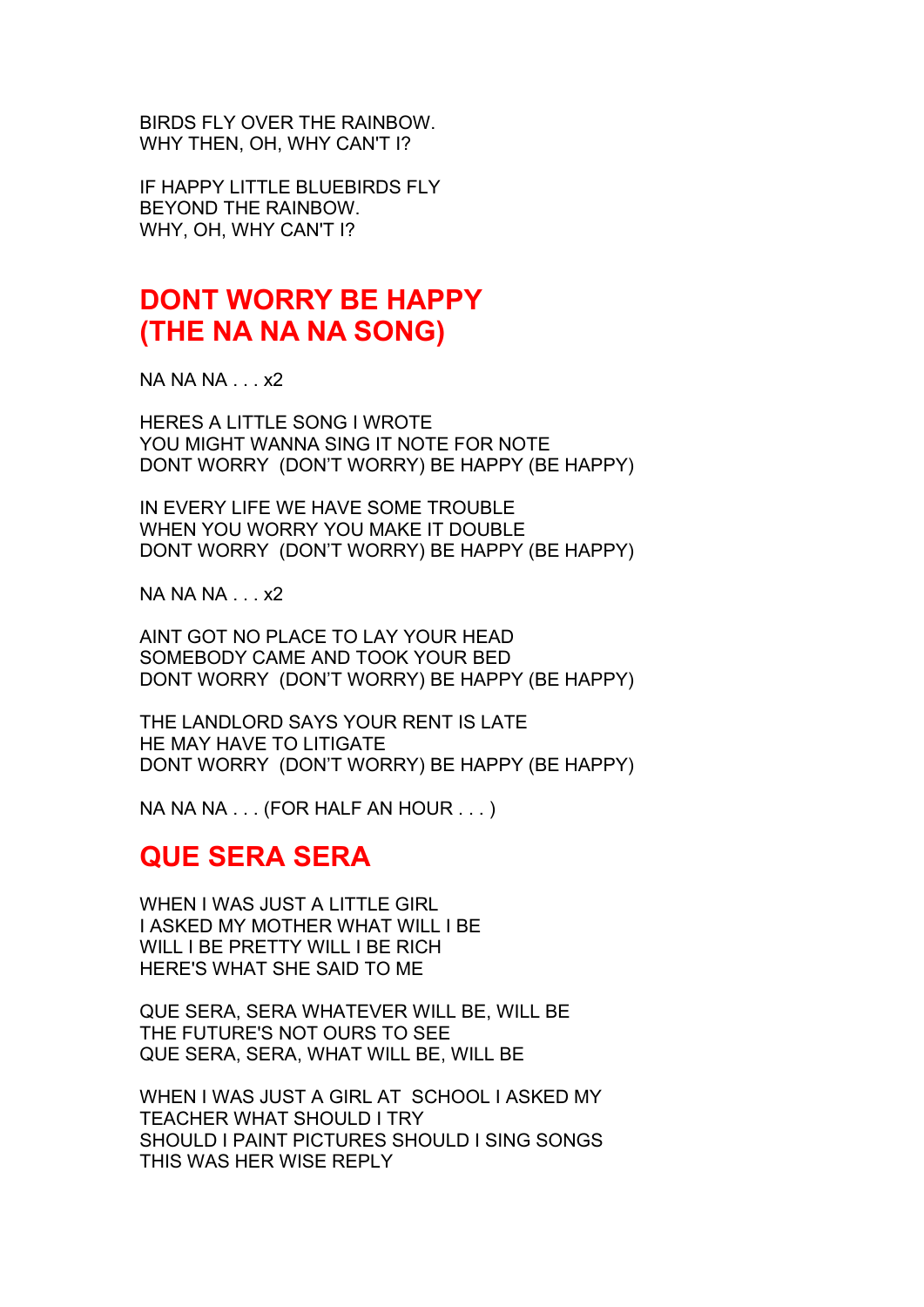QUE SERA, SERA WHATEVER WILL BE, WILL BE THE FUTURE'S NOT OURS TO SEE QUE SERA, SERA WHAT WILL BE, WILL BE

WHEN I GREW UP AND FELL IN LOVE I ASKED MY LOVER WHAT LIES AHEAD WILL WE HAVE RAINBOWS DAY AFTER DAY GUESS WHAT MY LOVER SAID

QUE SERA, SERA WHATEVER WILL BE, WILL BE THE FUTURE'S NOT OURS TO SEE QUE SERA, SERA WHAT WILL BE, WILL BE

NOW I HAVE CHILDREN OF MY OWN THEY ASK THEIR MOTHER WHAT WILL I BE WILL I BE FAMOUS WILL I BE RICH I TELL THEM WAIT AND SEE

QUE SERA, SERA WHATEVER WILL BE, WILL BE THE FUTURE'S NOT OURS TO SEE QUE SERA, SERA WHAT WILL BE, WILL BE QUE SERA, SERA

QUE SERA, SERA WHATEVER WILL BE, WILL BE THE FUTURE'S NOT OURS TO SEE QUE SERA, SERA WHAT WILL BE, WILL BE QUE SERA, SERA

#### **I'M A BELIEVER**

I THOUGHT LOVE WAS ONLY TRUE IN FAIRYTALES MEANT FOR SOMEONE ELSE BUT NOT FOR ME LOVE WAS OUT TO GET ME THAT'S THE WAY IT SEEMS DISAPPOINMENT HAUNTED ALL MY DREAMS

THEN I SAW HER FACE NOW I'M A BELIEVER NOT A TRACE OF DOUBT IN MY MIND I'M IN LOVE OOOOH . . . I'M A BELIEVER I COULDN'T LEAVE HER IF I TRIED

I THOUGHT LOVE WAS MORE OR LESS A GIVEN THING SEEMS THE MORE I GAVE THE LESS I GOT WHAT'S THE USE OF TRYIN ALL YOU GET IS PAIN WHEN I NEEDED SUNSHINE I GOT RAIN

THEN I SAW HER FACE NOW I'M A BELIEVER NOT A TRACE OF DOUBT IN MY MIND I'M IN LOVE OOOOH . . . I'M A BELIEVER I COULDN'T LEAVE HER IF I TRIED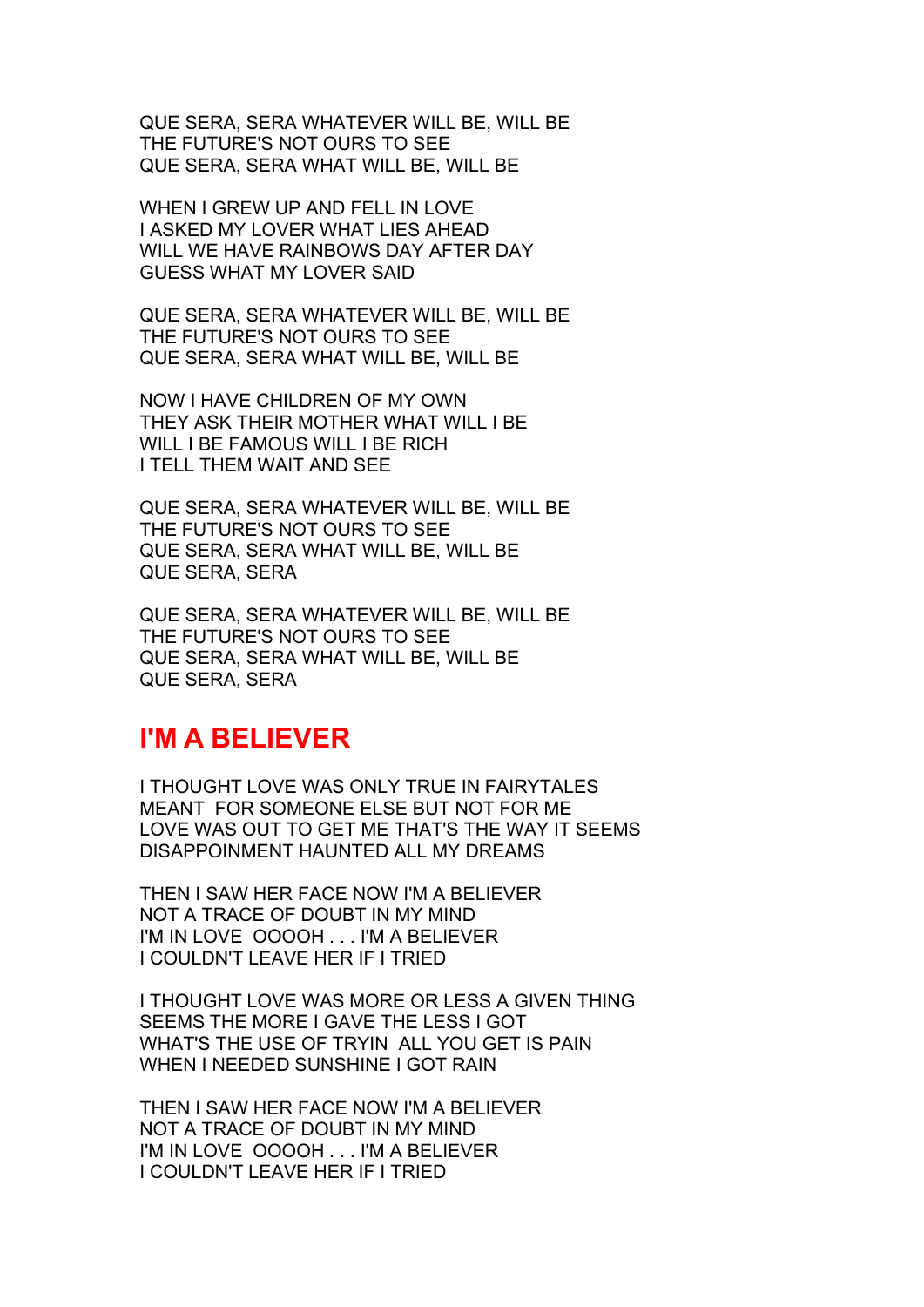SHEEP (!) (!) : BA BAH BA DABA BA BA DA BA BA BA DA BAH BAH BA BAH BA DABA BA BA DA BA BA BA DA BAH BAH

LOVE WAS OUT TO GET ME THAT'S THE WAY IT SEEMS DISAPPOINMENT HAUNTED ALL MY DREAMS

THEN I SAW HER FACE NOW I'M A BELIEVER NOT A TRACE OF DOUBT IN MY MIND I'M IN LOVE OOOOH I'M A BELIEVER I COULDN'T LEAVE HER IF I TRIED

THEN I SAW HER FACE NOW I'M A BELIEVER NOT A TRACE OF DOUBT IN MY MIND I'M IN LOVE OOOOH . . . I'M A BELIEVER I COULDN'T LEAVE HER IF I TRIED

THEN I SAW HER FACE !

#### **SWEET CAROLINE**

WHERE IT BEGAN, I CAN'T BEGIN TO KNOWING BUT THEN I KNOW IT'S GROWING STRONG WAS IN THE SPRING AND SPRING BECAME THE SUMMER WHO'D HAVE BELIEVED YOU'D COME ALONG

HANDS, TOUCHING HANDS REACHING OUT, TOUCHING ME, TOUCHING YOU

SWEET CAROLINE GOOD TIMES NEVER SEEMED SO GOOD I'VE BEEN INCLINED TO BELIEVE THEY NEVER WOULD

I LOOK AT THE NIGHT AND IT DON'T SEEM SO LONELY WE FILLED IT UP WITH ONLY TWO AND WHEN I HURT HURTING RUNS OFF MY SHOULDERS HOW CAN I HURT WHEN HOLDING YOU

HANDS, TOUCHING HANDS REACHING OUT, TOUCHING ME, TOUCHING YOU

SWEET CAROLINE GOOD TIMES NEVER SEEMED SO GOOD I'VE BEEN INCLINED TO BELIEVE THEY NEVER WOULD

SWEET CAROLINE GOOD TIMES NEVER SEEMED SO GOOD I'VE BEEN INCLINED TO BELIEVE THEY NEVER WOULD - SWEET CAROLINE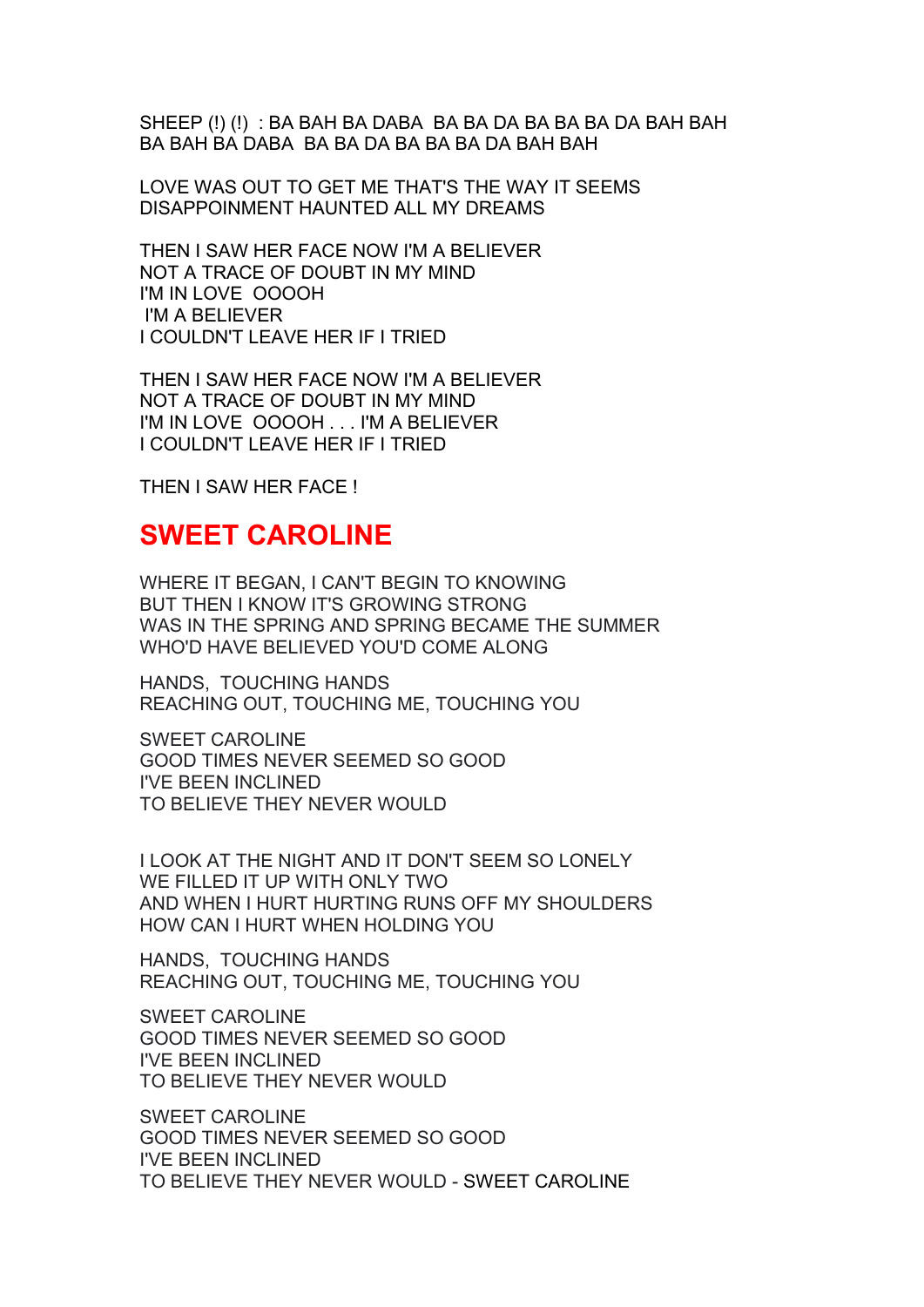#### **BRING ME SUNSHINE**

BRING ME SUNSHINE IN YOUR SMILE BRING ME LAUGHTER ALL THE WHILE IN THIS WORLD WHERE WE LIVE THERE SHOULD BE MORE HAPPINESS ALL THE JOY CAN GIVE TO EACH BRAND NEW BRIGHT TOMORROW

MAKE ME HAPPY THROUGH THE YEARS NEVER BRING ME ANY TEARS LET YOUR ARMS BE AS WARM AS THE SUN FROM UP ABOVE BRING ME FUN, BRING ME SUNSHINE, BRING ME LOVE

BRING ME SUNSHINE IN YOUR EYE BRING ME A RAINBOW FROM THE SKY LIFE'S TOO SHORT TO BE SPENT HAVING ANYTHING BUT FUN WE CAN BE SO CONTENT IF WE GATHER LITTLE RAINBOWS

MAKE ME HAPPY ALL THE LONG AND I'LL KEEP SINGING MY HAPPY SONGS LET YOUR ARMS BE AS WARM AS THE SUN FROM UP ABOVE BRING ME FUN, BRING ME SUNSHINE, BRING ME LOVE BRING ME FUN, BRING ME SUNSHINE, BRING ME LOVE

#### **I CANT HELP FALLING IN LOVE**

WISE MEN SAY ONLY FOOLS RUSH IN BUT I CANT HELP FALLING IN LOVE WITH YOU

SHALL I STAY WOULD IT BE A SIN BUT I CANT HELP FALLING IN LOVE WITH YOU

LIKE A RIVER FLOWS SURELY TO THE SEA DARLING SO IT GOES SOME THINGS ARE MEANT TO BE

TAKE MY HAND TAKE MY WHOLE LIFE TOO CAUSE I CANT HELP FALLING IN LOVE WITH YOU CAUSE I CAN'T HELP FALLING IN LOVE WITH YOU

LIKE A RIVER FLOWS SURELY TO THE SEA DARLING SO IT GOES SOME THINGS ARE MEANT TO BE

TAKE MY HAND TAKE MY WHOLE LIFE TOO CAUSE I CANT HELP FALLING IN LOVE WITH YOU CAUSE I CAN'T HELP FALLING IN LOVE WITH YOU FALLING IN LOVE WITH YOU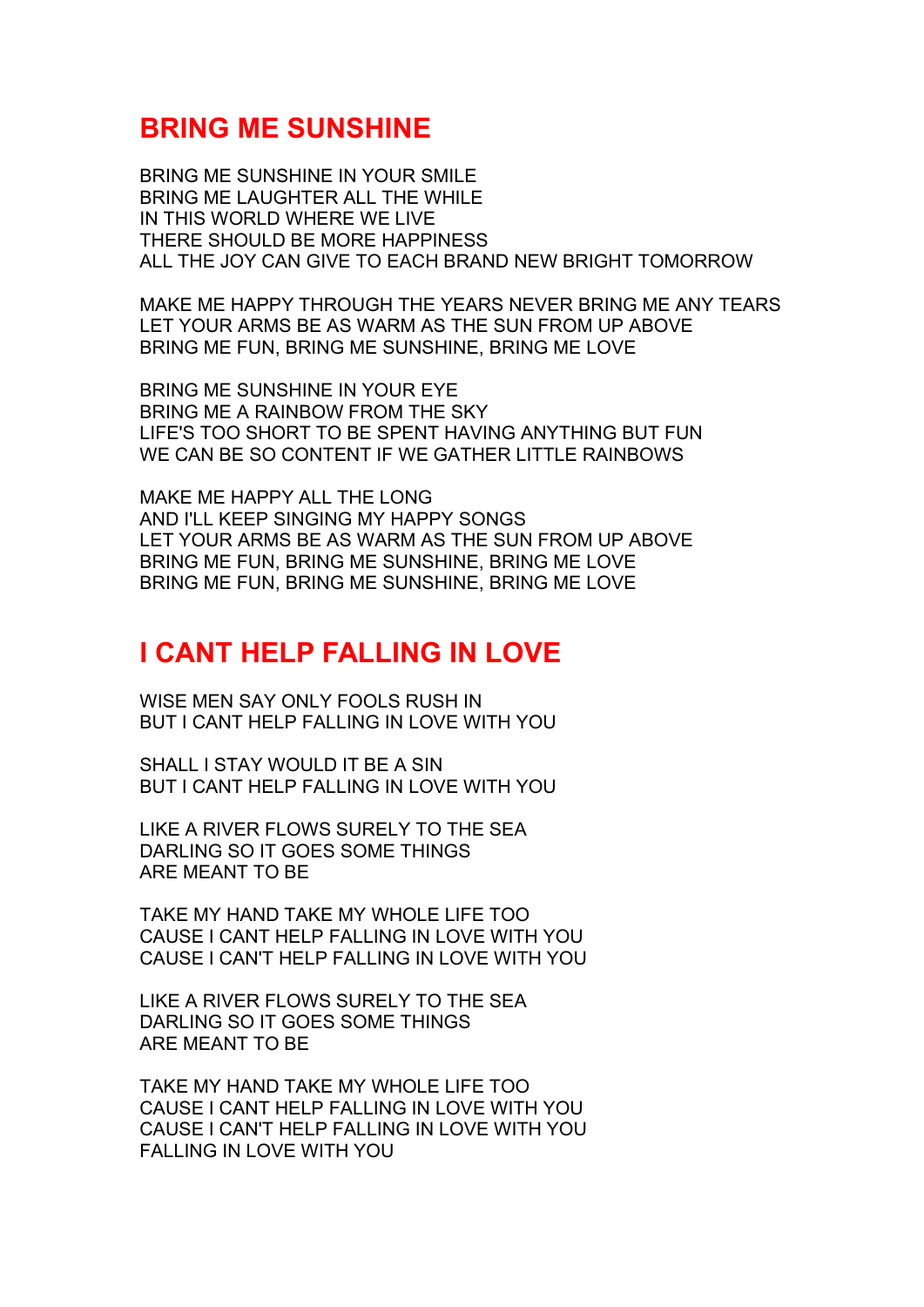### **WHAT A WONDERFUL WORLD**

*FREE TIME* : I SEE TREES OF GREEN RED ROSES TOO I SEE THEM BLOOM FOR ME AND FOR YOU AND I THINK TO MYSELF WHAT A WONDERFUL WORLD (UP)

*A LA REGGAE!* : ISEE SKIES OF BLUE AND CLOUDS OF WHITE THE BRIGHT BLESSED DAY THE DARK SACRED NIGHT AND I THINK TO MYSELF WHAT A WONDERFUL WORLD (DOWN)

THE COLOURS OF THE RAINBOW SO PRETTY IN THE SKY ARE ALSO ON THE FACES OF PEOPLE GOING BY I SEE FRIENDS SHAKING HANDS SAYIN, HOW DO YOU DO THEY'RE REALLY SAYING I LOVE YOU

I HEAR BABIES CRY I WATCH THEM GROW THEY'LL KNOW MUCH MORE THAN I'LL EVER KNOW AND I THINK TO MYSELF WHAT A WONDERFUL WORLD (DOWN)

THE COLOURS OF THE RAINBOW SO PRETTY IN THE SKY ARE ALSO ON THE FACES OF PEOPLE GOING BY I SEE FRIENDS SHAKING HANDS SAYIN, HOW DO YOU DO THEY'RE REALLY SAYING I LOVE YOU

I HEAR BABIES CRY I WATCH THEM GROW THEY'LL KNOW MUCH MORE THAN I'LL EVER KNOW AND I THINK TO MYSELF WHAT A WONDERFUL WORLD (UP) AND I THINK TO MYSELF WHAT A WONDERFUL WORLD (DOWN)

#### **THOSE WERE THE DAYS MY FRIEND**

ONCE UPON A TIME THERE WAS A TAVERN WHERE WE USED TO RAISE A GLASS OR TWO REMEMBER HOW WE LAUGHED AWAY THE HOURS AND DREAMED OF ALL THE GREAT THINGS WE WOULD DO

THOSE WERE THE DAYS MY FRIEND WE THOUGHT THEY'D NEVER END WE'D SING AND DANCE FOREVER AND A DAY WE'D LIVE THE LIFE WE CHOOSE WE'D FIGHT AND NEVER LOSE FOR WE WERE YOUNG AND SURE TO HAVE OUR WAY LA LA LA LA LA LA LA LA LA LA LA LA LA LA LA LA, LA LA LA LA LA LA LA LA LA LA LA LA LA LA LA LA LA LA LA THOSE WERE THE DAYS OH YES THOSE WERE DAYS